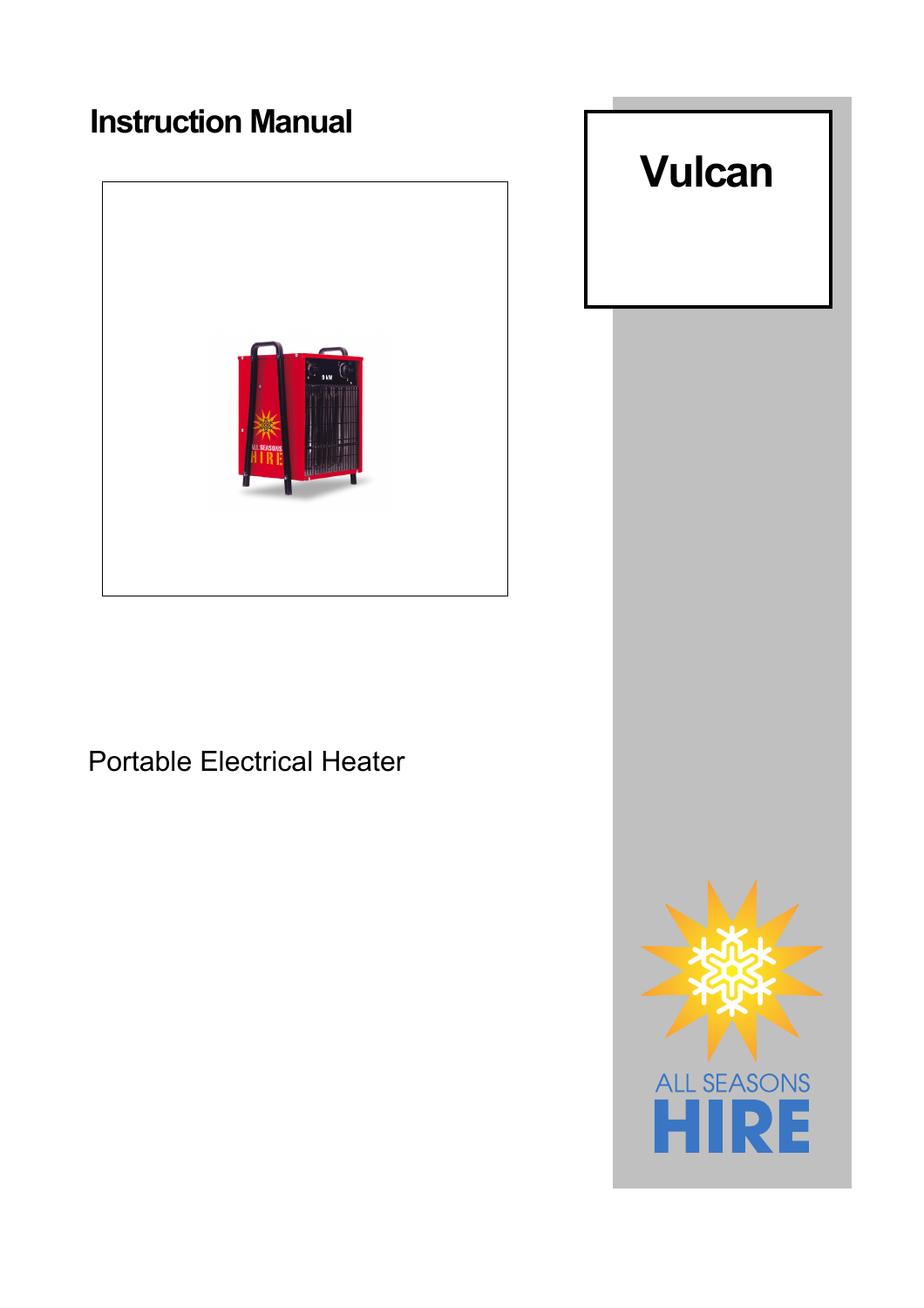## **Disclaimer**

Munters reserves the right to make alterations to specifications, quantities, dimensions etc. for production or other reasons, subsequent to publication.

The information contained herein has been prepared by qualified experts.

While we believe the information is accurate and complete, we make no warranty or representation for any particular purposes. The information is offered in good faith and with the understanding that any use of the units or accessories in breach of the directions and warnings in this document is at the sole discretion and risk of the user.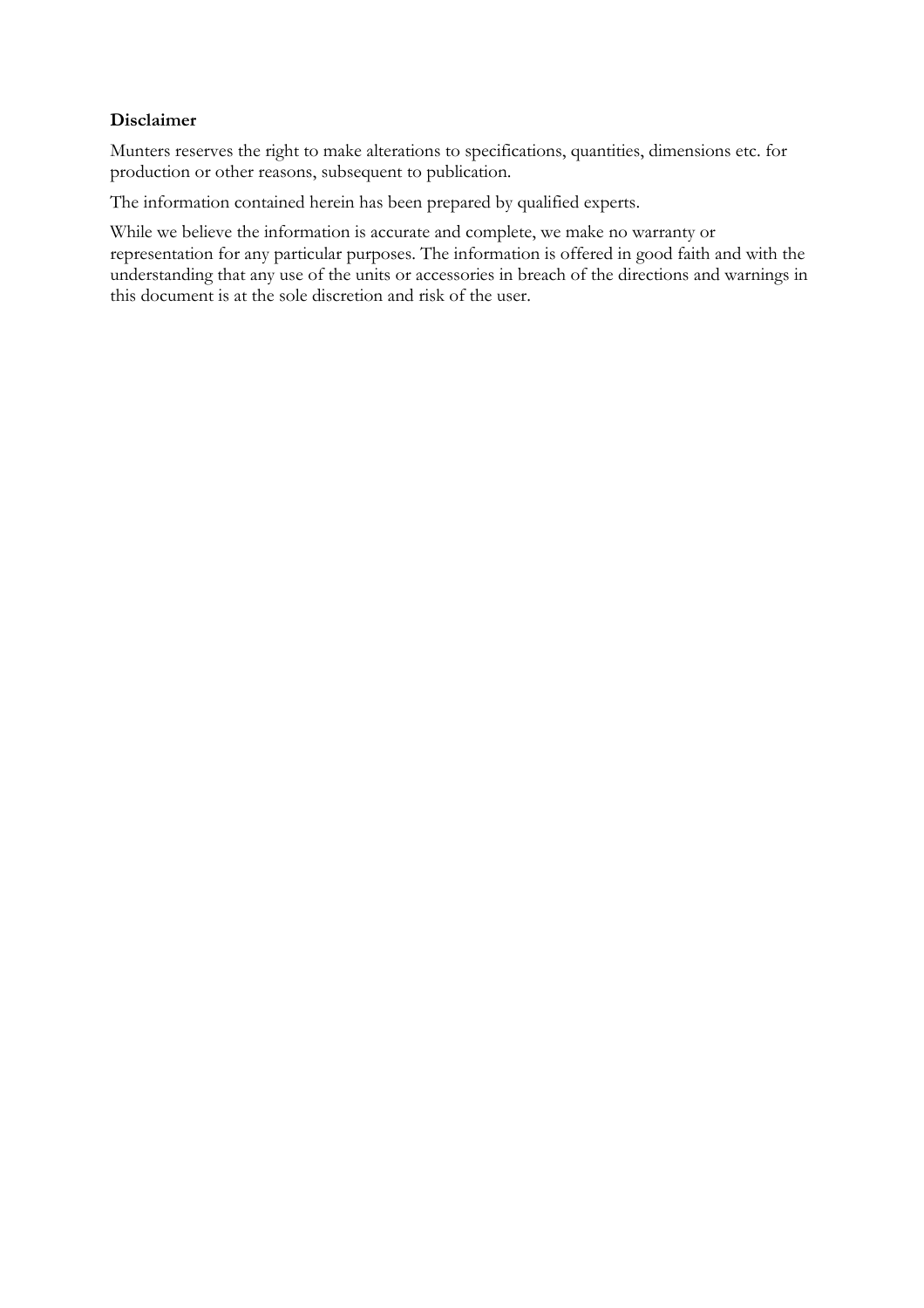**INSTRUCTION MANUAL** BRUKSANVISNING MANUEL D'INSTRUCTION BEDIENUNGSANLEITUNG **INSTRUCTIEBOEK** MANUALE ISTRUZIONI ИНСТРУКЦИЯ ПО ЭКСПЛУАТАЦИИ



**FAN HEATERS** ELEKTRISK VÄRMAREN RECHAUFFEURS ELECTRIQUES AVEC VENTILATEUR ELEKTRISCHE HEIZLÜFTER ELEKTRISCHE KACHELS MET VENTILATOR RISCALDATORI ELETTRICI CON VENTILATORE ЭЛЕКТРИЧЕСКИЕ ТЕПЛОВЕНТИЛЯТОРЫ

# $C \in$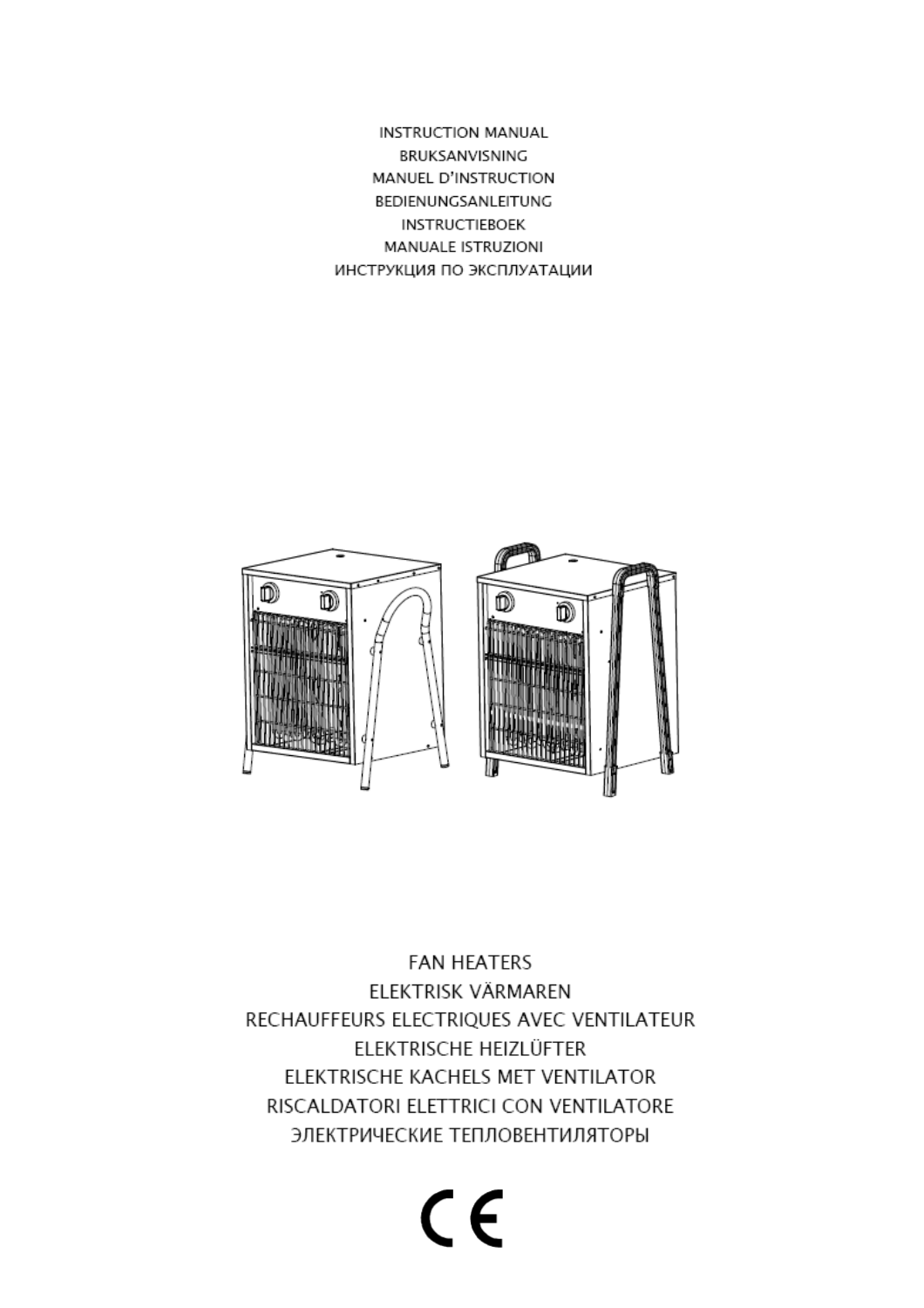#### **WARNING!**

## **BEFORE USING THE HEATER CAREFULLY READ THIS MANUAL AND KEEP IT FOR FURTHER READING.**

## **1. GENERAL SAFETY**

For your safety it is recommended to follow the precautions listed below:

- DO NOT use the heater in explosive environments, or where gas or flammable vapours can be found.
- Ensure a clearance of at least 1 m from flammable materials, walls, ceilings or any other object:



- DO NOT COVER. DO NOT BLOCK THE AIR INLET AND OUTLET.
- DO NOT USE in bathrooms, showers, near swimming pools and wet environments.
- Only install in upright steady position.
- DO NOT use the heater if protection guards or external panels are not mounted.
- DO NOT TOUCH THE SURFACES OF THE UNIT DURING OPERATION AND FOR AT LEAST 10 MINUTES AFTER SHUT DOWN. BURN DANGER !
- DO NOT use if any parts are broken or damaged (heating elements, fan, etc.)
- Shut down and unplug the unit before handling, moving or cleaning it.
- DO NOT expose the power cable to heat. Frequently check the power cable: should it be damaged, have it replaced by qualified personnel.

## **2. CONNECTION TO MAINS**

SINGLE-PHASE MODELS 230 V 50 Hz (2 kW - 3.3 kW)

These models are supplied with a power cable and plug and must be connected to a 230V 50Hz grounded electrical outlet.

## **WARNING ! GROUNDING IS MANDATORY**

#### THREE-PHASE 400 V 3 50 Hz MODELS (5 kW - 9 kW - 15 kW - 22 kW)

These models are supplied with a three-phase plug on the heater and a trailing socket for the connection to a three-phase electrical system (R,S,N,T) 400V 3 50Hz. The power cable is not supplied.

## **WARNING ! GROUNDING IS MANDATORY WARNING ! CONNECTION TO MAINS MUST BE CARRIED OUT BY A QUALIFIED ELECTRICIAN.**

The electrical system to which the unit is connected must comply with safety regulations. It is recommended that a residual current circuit breaker is installed in the electrical system.

#### **3. USE**

START UP – HEATING

- Make sure to have properly installed and connected the heater.
- Turn the power selector to the desired setting.
- Turn the room thermostat knob to the desired setting.

Note: if the room thermostat is set on a temperature lower than room temperature, the unit will not heat. Should this occur, turn the room thermostat knob to a higher temperature.

## SUMMER VENTILATION

To use the heater as a ventilator turn the power selector on the "fan" position  $\mathcal{L}$ .

## SHUTDOWN

FAN STOP models 2 kW , 3kW, 3.3 kW , 5 kW

Turn the power selector on position  $\mathscr G$  (fan) for about 2 minutes to allow the unit to cool down.

Turn the power selector to 0 (OFF) to shut the heater down completely.

POST-VENTILATION models 9 kW, 15 kW, 22 kW Turn the room thermostat knob to the minimum position. The fan goes on rotating for 3-4 minutes to allow the heater to cool down and then it will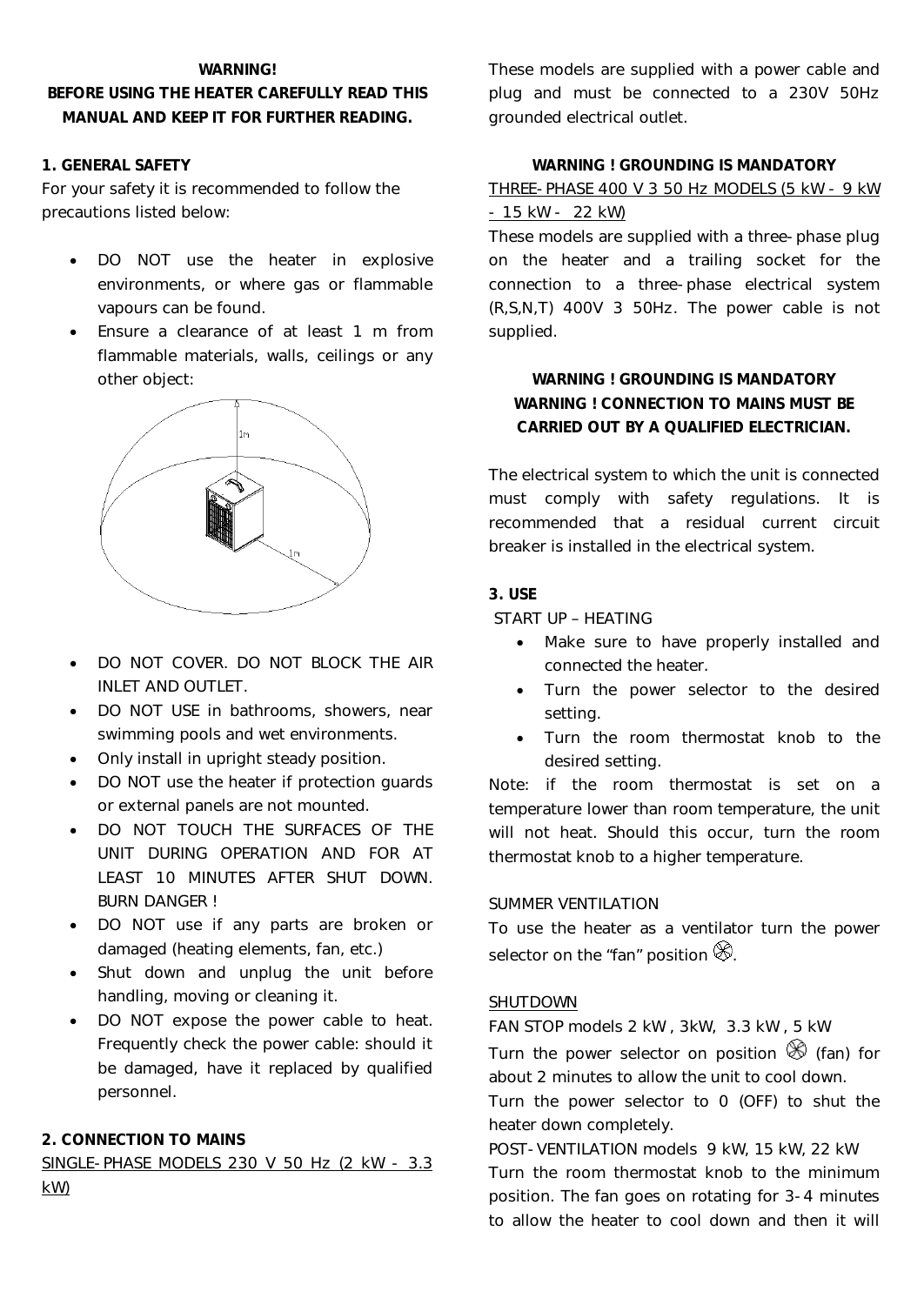automatically stop. Then set the power selector to 0.

## **WARNING ! NEVER SHUT DOWN THE HEATER BY UNPLUGGING. OVERHEAT DANGER !**

#### SAFETY THERMOSTAT – RESET

## **WARNING ! BEFORE CARRYING OUT THE OPERATIONS DETAILED BELOW SWITCH OFF THE UNIT, UNPLUG AND MAKE SURE IT HAS COMPLETELY COOLED DOWN**

The unit is equipped with a safety thermostat (limit control) that switches the unit off in the event that it overheats. Should this occur:

- find and fix the cause of overheating: check inlet and outlet blockage, incorrect safety clearances, too high room temperature, etc.
- turn heater off and let it cool down for some minutes
- to reset the thermostat, push firmly the RESET pushbutton using a sharpened tool.
- should the heater not restart, or the safety thermostat trip again, switch off and call service.

## **4. MAINTENANCE**

## **WARNING ! BEFORE ANY MAINTENANCE OPERATION SHUT DOWN THE HEATER, UNPLUG IT AND MAKE SURE IT HAS COMPLETELY COOLED (see point 3)**

Clean the heater regulary using compressed air. Use proper dust protection means while doing it. In the event of a serious build up of dirt and dust, remove the front guard and carefully clean the heating elements and the fan using a cloth or a soft brush.

Regulary check the maind cable: should it be damaged, have it replaced by qualified personnel.

## **ANY REPAIR OR REPLACEMENT OF PARTS MUST BE CARRIED OUT BY QUALIFIED PERSONNEL**

## **VARNING!**

**LÄS DENNA MANUAL NOGGRANT INNAN DU ANVÄNDER VÄRMAREN OCH SPARA MANUALEN FÖR FRAMTIDA BRUK**.

## **1. ALLMÄN SÄKERHET**

För användarens säkerhet rekommenderar vi att säkerhetsföreskrifterna nedan följs:

• ANVÄND INTE värmaren i lokaler med explosionsrisk eller där gas eller brandfarliga ångor förekommer. Håll ett avstånd på minst 1 m till brandfarliga material, väggar, tak och föremål.



• FÅR INTE ÖVERTÄCKAS. BLOCKERA INTE LUFTENS INLOPP ELLER UTLOPP.

• ANVÄND INTE värmaren i badrum, duschar, nära simbassänger eller i andra våtutrymmen.

Värmaren ska installeras stabilt i vertikalläge.

• ANVÄND INTE värmaren med dess skydd eller ytterpaneler borttagna.

- TA INTE PÅ VÄRMAREN MEDAN DEN ANVÄNDS OCH VÄNTA MINST 10 MINUTER EFTER ATT DEN HAR STÄNGTS AV. RISK FÖR BRÄNNSKADOR!
- ANVÄND INTE värmaren om delar är trasiga eller skadade (värmeelement, fläkt osv.). Stäng av värmaren och dra ur kontakten innan du hanterar, flyttar eller rengör enheten.

• UTSÄTT INTE strömkabeln för värme. Kontrollera strömkabeln ofta: om den är skadad ska den bytas av behörig personal.

## **2. ANSLUTNING TILL ELNÄT**

## ENFASMODELLER 230 V 50 Hz (2 kW - 3,0 kW - 3,3 kW)

Dessa modeller levereras med strömkabel och kontakt och måste anslutas till ett 230 V 50 Hz jordat eluttag.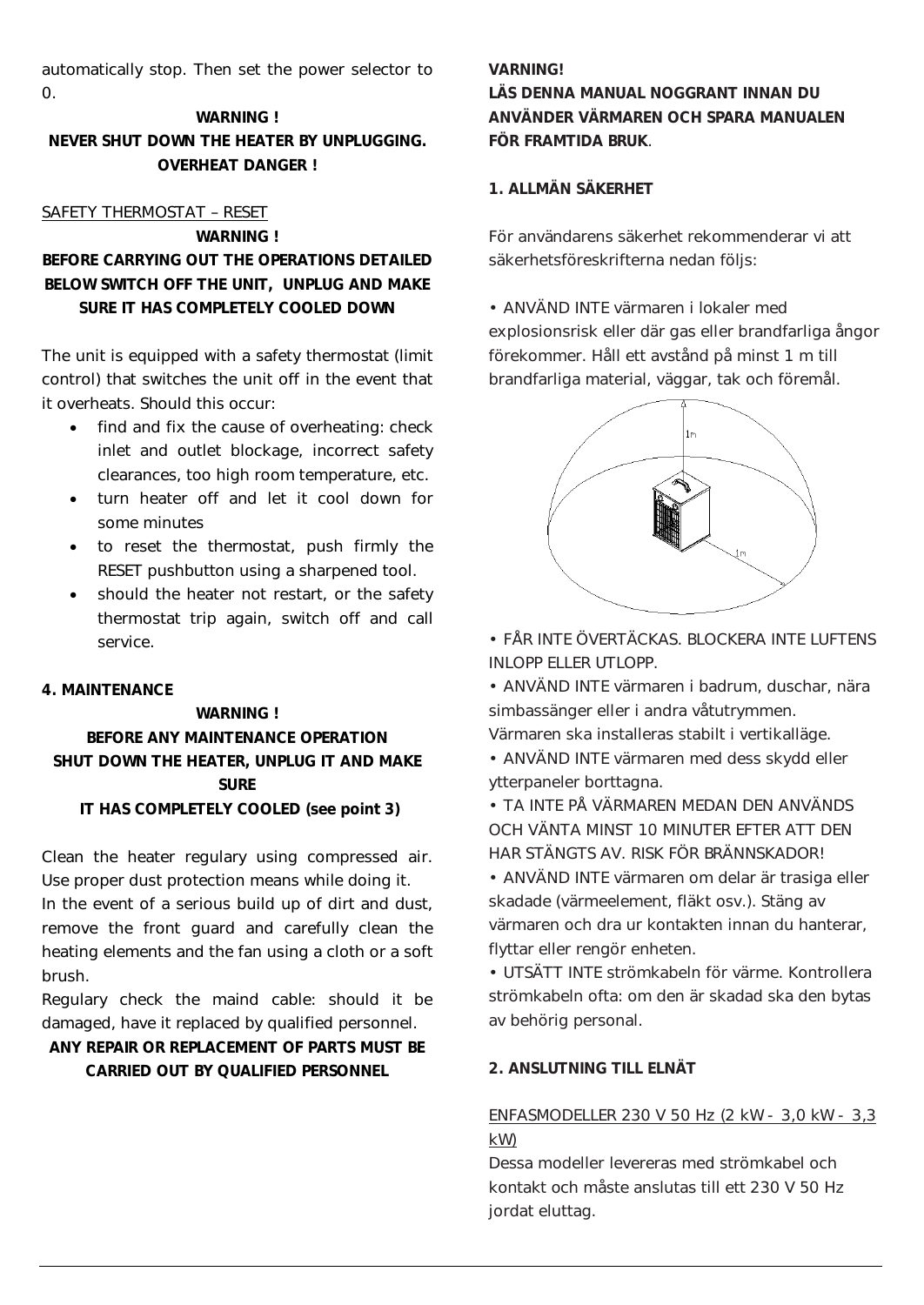#### **VARNING! JORDNING MÅSTE FINNAS.**

## TREFASMODELLER 400 V 50 Hz (5 kW - 9 kW - 15 kW - 22 kW)

Dessa modeller levereras med en trefaskontakt på värmaren och ett skarvuttag för anslutning till ett trefasnät (R, S, N, T) 400 V 50 Hz. Strömkabel ingår inte.

## **VARNING! JORDNING MÅSTE FINNAS. VARNING! ANSLUTNINGEN TILL ELNÄTET MÅSTE UTFÖRAS AV EN BEHÖRIG ELEKTRIKER.**

Elnätet som värmaren ansluts till måste uppfylla gällande säkerhetsbestämmelser. Vi rekommenderar att en automatsäkring för restspänning installeras i elnätet.

## **3. ANVÄNDNING**

## IGÅNGSÄTTNING – UPPVÄRMNING Se till att värmaren är korrekt installerad och ansluten.

Vrid effektreglaget till önskad inställning. Vrid rumstermostatreglaget till önskad temperatur.

Observera: om rumstermostaten är inställd på en lägre temperatur än rumstemperaturen startar inte uppvärmningen. Vrid då rumstermostatreglaget till en högre temperatur.

## SOMMARVENTILATION

För att använda värmaren som fläkt ska du vrida effektreglaget till fläktläget.

## AVSTÄNGNING

STÄNGA AV FLÄKT på modeller 2 kW, 3 kW, 3,3 kW, 5 kW

Vrid effektreglaget till fläktläget och låt fläkten gå i cirka 2 minuter så att enheten kyls av.

Vrid effektreglaget till 0 (AV) för att stänga av värmaren helt.

EFTERVENTILATION på modeller 9 kW, 15 kW, 22 kW

Vrid rumstermostatreglaget till min-läget. Fläkten fortsätter rotera i 3-4 minuter för att kyla av

värmaren och stängs sedan av automatiskt. Vrid därefter effektreglaget till 0.

## **VARNING!**

## **STÄNG ALDRIG AV VÄRMAREN GENOM ATT DRA UR KONTAKTEN. RISK FÖR ÖVERHETTNING!**

## SÄKERHETSTERMOSTAT – ÅTERSTÄLLNING

## **VARNING!**

## **INNAN DU UTFÖR ARBETET SOM BESKRIVS NEDAN SKA DU STÄNGA AV ENHETEN, DRA UR KONTAKTEN OCH KONTROLLERA ATT ENHETEN HAR SVALNAT.**

Enheten är utrustad med en säkerhetstermostat (överhettningsskydd) som stänger av enheten vid överhettning. Om detta händer: hitta och åtgärda orsaken till överhettning: kontrollera om inlopp eller utlopp är blockerade, om säkerhetsavstånden inte uppfylls, om rumstemperaturen är för hög osv. stäng av värmaren och låt den svalna i några minuter. Återställ termostaten genom att trycka hårt på RESET-knappen med ett vasst verktyg. Om värmaren inte startar eller om säkerhetstermostaten aktiveras igen ska du stänga av och kontakta teknisk support.

## **4. UNDERHÅLL**

## **VARNING!**

## **INNAN DU UTFÖR UNDERHÅLLSARBETE SKA DU STÄNGA AV VÄRMAREN, DRA UR KONTAKTEN OCH KONTROLLERA ATT DEN HAR SVALNAT HELT (se punkt 3)**

Rengör värmaren regelbundet med tryckluft. Använd lämpligt dammskydd vid arbetet.

Om värmaren är mycket smutsig eller dammig ska du ta bort det främre gallret och försiktigt rengöra värmeelementen och fläkten med en trasa eller en mjuk borste.

Kontrollera strömkabeln regelbundet: om den är skadad ska den bytas av behörig personal.

**ALLA REPARATIONER OCH BYTEN AV DELAR MÅSTE UTFÖRAS AV BEHÖRIG PERSONAL. ATTENTION !**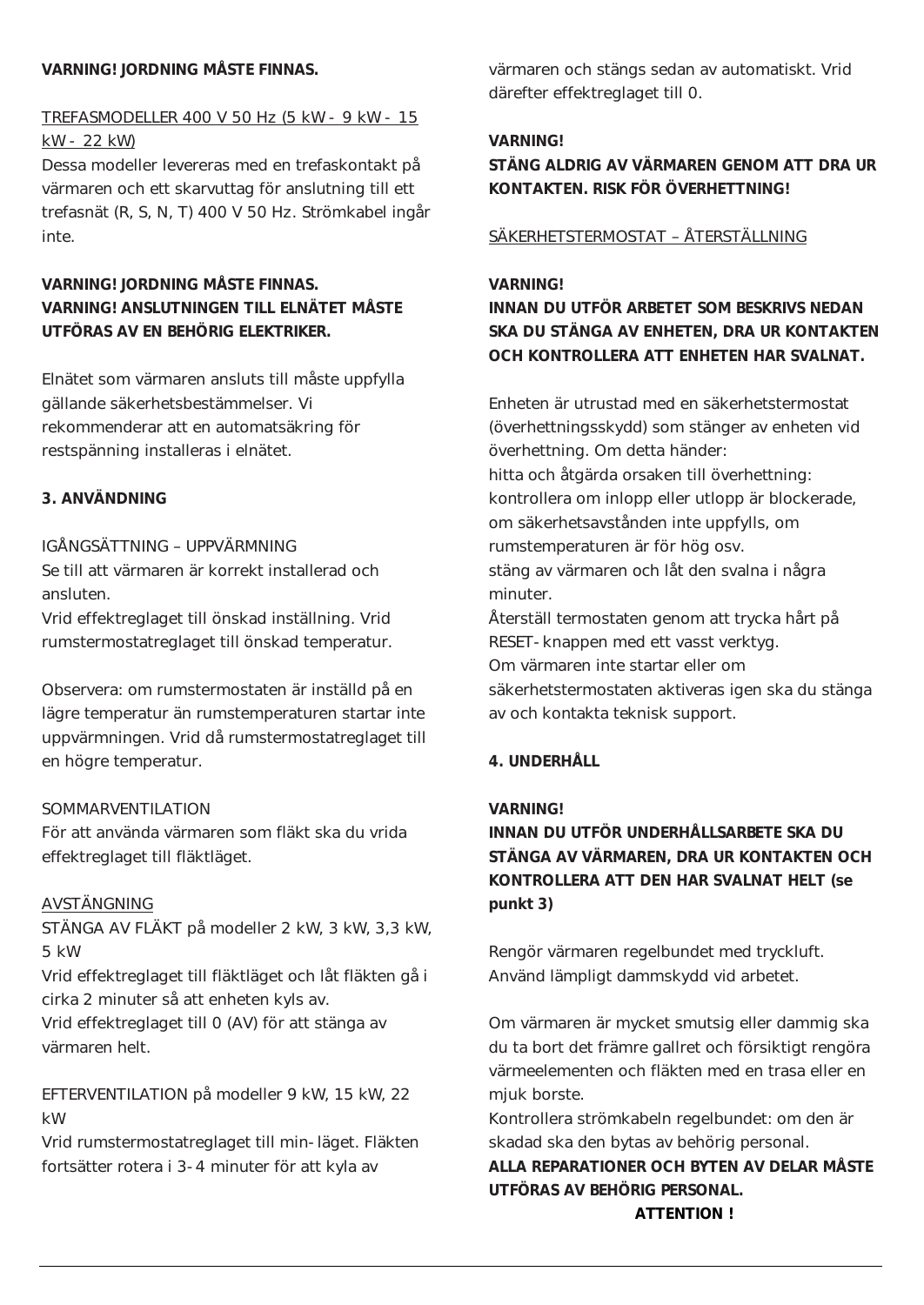## **AVANT L'UTILISATION DE L'APPAREIL LIRE ATTENTIVEMENT CE MANUEL ET LE GARDER POUR ULTERIEURES CONSULTATIONS.**

## **1. SECURITE GENERALE**

Pour la sécurité générale de l'utilisateur il est convenable d'observer les prescriptions de sécurité suivantes:

- NE PAS utiliser l'appareil dans des espaces explosifs ou en présence de gaz ou vapeurs inflammables.
- Assurer une distance de l'appareil par rapport à substances inflammables, murs, plafonds ou autre chose d'au moins 1 mètre.



- NE PAS COUVRIR. NE PAS OBSTRUER LES COUPES DE PASSAGE DE L'AIR.
- NE PAS utiliser dans salles de bain, douches, en proximité de piscines et, en général, d'espaces humides.
- NE PAS brancher à thermostats, temporisateurs ou d'autres dispositifs externes pour le fonctionnement en automatisme. Surveiller l'appareil pendant l'utilisation.
- Installer exclusivement en position verticale stabile.
- NE PAS utiliser l'appareil si la grille de protection ou les panneaux externes sont démontés.
- NE PAS TOUCHER LES SURFACES EXTERNES DE L'APPAREIL PENDANT LE FONCTIONNEMENT ET POUR AU MOINS 10 MINUTES APRES L'ARRET. DANGER DE BRULURE !
- NE PAS utiliser si des pièces sont endommagées ou cassées (éléments réchauffants, ventilateur, etc.)
- Arrêter et débrancher la fiche avant de manier, déplacer ou nettoyer l'appareil.

 NE PAS exposer le câble d'alimentation à la chaleur. Contrôler fréquemment les conditions du câble : si endommagé, le faire remplacer par de personnel qualifié.

#### **2. BRANCHEMENT ELECTRIQUE**

## MODELES MONOPHASES 230 V 50 Hz (2 kW - 3.3 kW)

Ces modèles sont équipés de câble et fiche d'alimentation et doivent être branchés à un réseau électrique 230V 50Hz par une prise de courant  $+$ terre.

## ATTENTION ! LA MISE A LA TERRE EST OBLIGATOIRE

## MODELES TRIPHASES 400 V 50 Hz (5 kW - 9 kW - 15 kW - 22 kW)

Ces modèles sont équipés d'une fiche triphaseé sur l'appareil et d'une fiche libre pour le branchement à un réseau triphasé 400V 50Hz. Le câble d'alimentation n'est pas inclu.

## ATTENTION ! LA MISE A LA TERRE EST OBLIGATOIRE. ATTENTION !

## LE BRANCHEMENT AU RESEAU DOIT ETRE EFFECTUE EXCLUSIVEMENT PAR DE PERSONNEL QUALIFIE.

L'installation électrique à laquelle l'appareil est branché doit respecter lex termes de la loi. La présence d'un interrupteur magnétothermique différential de protection dans l'installation électrique est bien conseillée.

#### **3. EMPLOI**

MISE EN FONCTION – CHAUFFAGE

- S'assurer d'avoir installé et branché correctement l'appareil.
- Régler le sélecteur de puissance sur la position souhaitée.
- Régler le bouton du thermostat d'ambiance sur la température souhaitée.

N.B. si le bouton du thermostat d'ambiance est réglé sur une température inférieure à la température de l'ambiance l'appareil ne réchauffe pas. Dans ce cas tourner le bouton sur une température plus élevée.

## VENTILATION D'ETE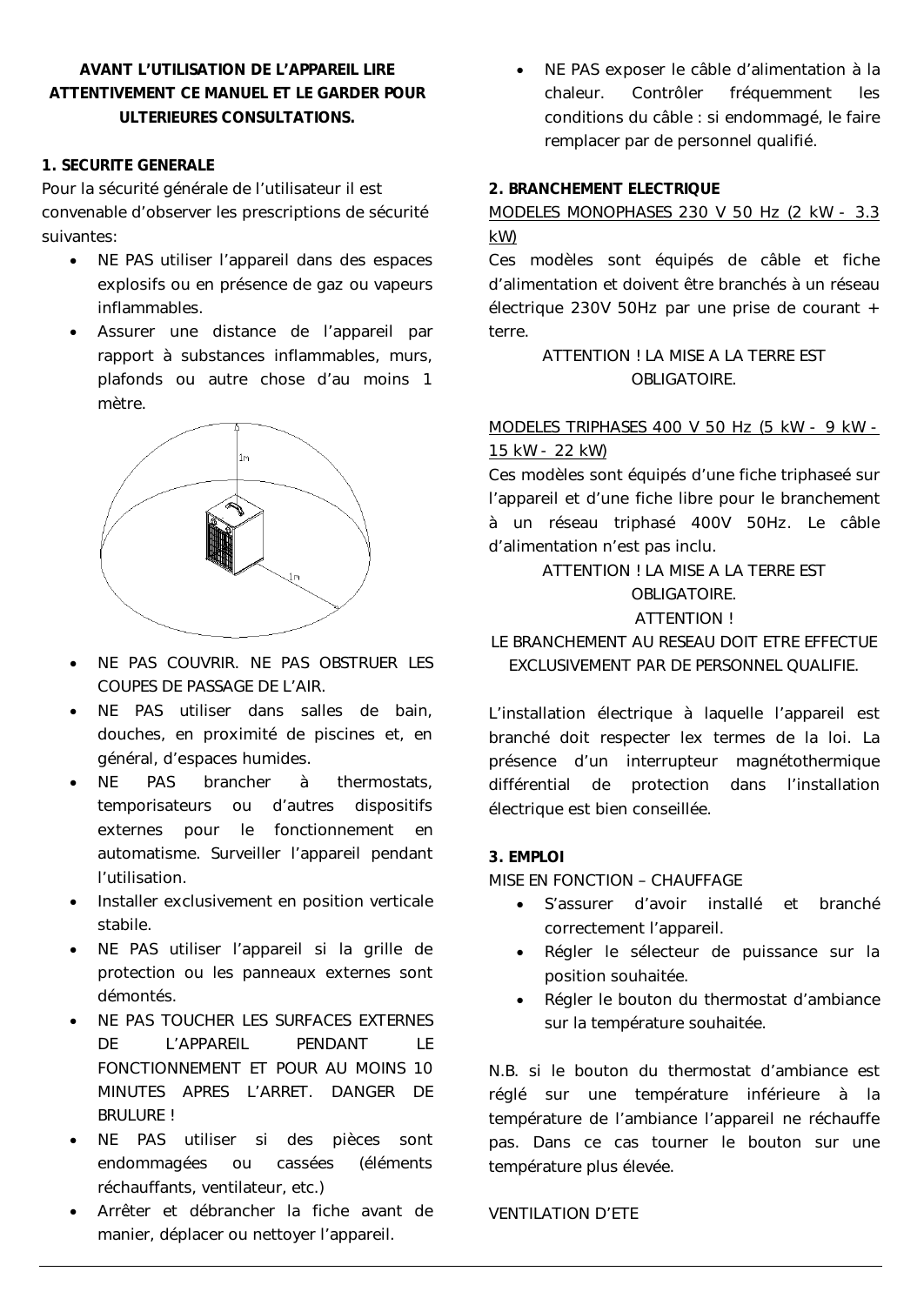Pour utiliser l'appareil comme ventilateur régler le sélecteur de puissance sur la position de seule ventilation  $\otimes$ 

## ARRET

- Modèles FAN STOP 2 kW , 3kW, 3.3 kW , 5 kW
	- Tourner le sélecteur de puissance sur la position $\otimes$  (ventilation) pour environ 2 minutes pour permettre le refroidissement de l'appareil.

Tourner le sélecteur de puissance sur 0 (OFF) pour arrêter complètement l'appareil.

Modèles avec POST-VENTILATION 9 kW, 15 kW, 22 kW

> Tourner le bouton du thermostat d'ambiance jusqu'à la position de minimum. Le ventilateur restera en fonction pour permettre le refroidissement de l'appareil et ensuite s'arrêtera automatiquement. Ensuite tourner le bouton du sélecteur de puissance sur 0.

#### **ATTENTION !**

**NE JAMAIS DEBRANCHER LA FICHE POUR ARRETER L'APPAREIL. DANGER DE SURCHAUFFAGE !**

THERMOSTAT DE SECURITE – REARMEMENT

## **ATTENTION ! AVANT D'EFFECTUER LES OPERATIONS DECRITES CI-DESSOUS ETEINDRE L'APPAREIL, LE DEBRANCHER DU RESEAU ELECTRIQUE ET S'ASSURER QU'IL SOIT COMPLETEMENT REFROIDI**

L'appareil est équipé d'un thermostat de sécurité qui intervient et éteint l'appareil lors d'une éventuelle surchauffe. Si ceci devait survenir :

- chercher et éliminer la cause de la surchauffe : les sections du passage de l'air obstruées, distances de sécurité non respectée, température ambiante trop élevée, etc.
- éteindre l'appareil et le laisser refroidir pendant quelques minutes
- pour réarmer le thermostat, appuyer A FOND le bouton de REARMEMENT situé sur

le tableau des commandes, en utilisant un outil pointu.

 si l'appareil ne repart pas, ou le thermostat de sécurité continue à intervenir, l'éteindre et vous adresser à du personnel qualifié.

#### **4. MANUTENTION**

## **ATTENTION ! AVANT D'EFFECTUER D'OPERATIONS DE MANUTENTION ARRETER L'APPAREIL, LE DEBRANCHER DU RESEAU ELECTRIQUE ET S'ASSURER QU'IL SOIT COMPLETEMENT REFROIDI (VOIR AU POINT 3.)**

Nettoyer périodiquement l'appareil avec de l'air comprimé. Utiliser des moyens appropriés de protection de la poudre pendant le nettoyage. En cas d'accumulation considérable de poudre ou saleté, enlever la grille antérieure et nettoyer doucement les éléments réchauffants et le ventilateur avec un chiffon ou une brosse souple. Contrôler fréquemment les conditions du câble d'alimentation; si endommagé, le faire remplacer par un électricien qualifié.

## **TOUTES LES INTERVENTIONS DE REPARATION ET REMPLACEMENT DOIVENT ETRE EFFECTUEES EXCLUSIVEMENT PAR DE PERSONNEL QUALIFIE.**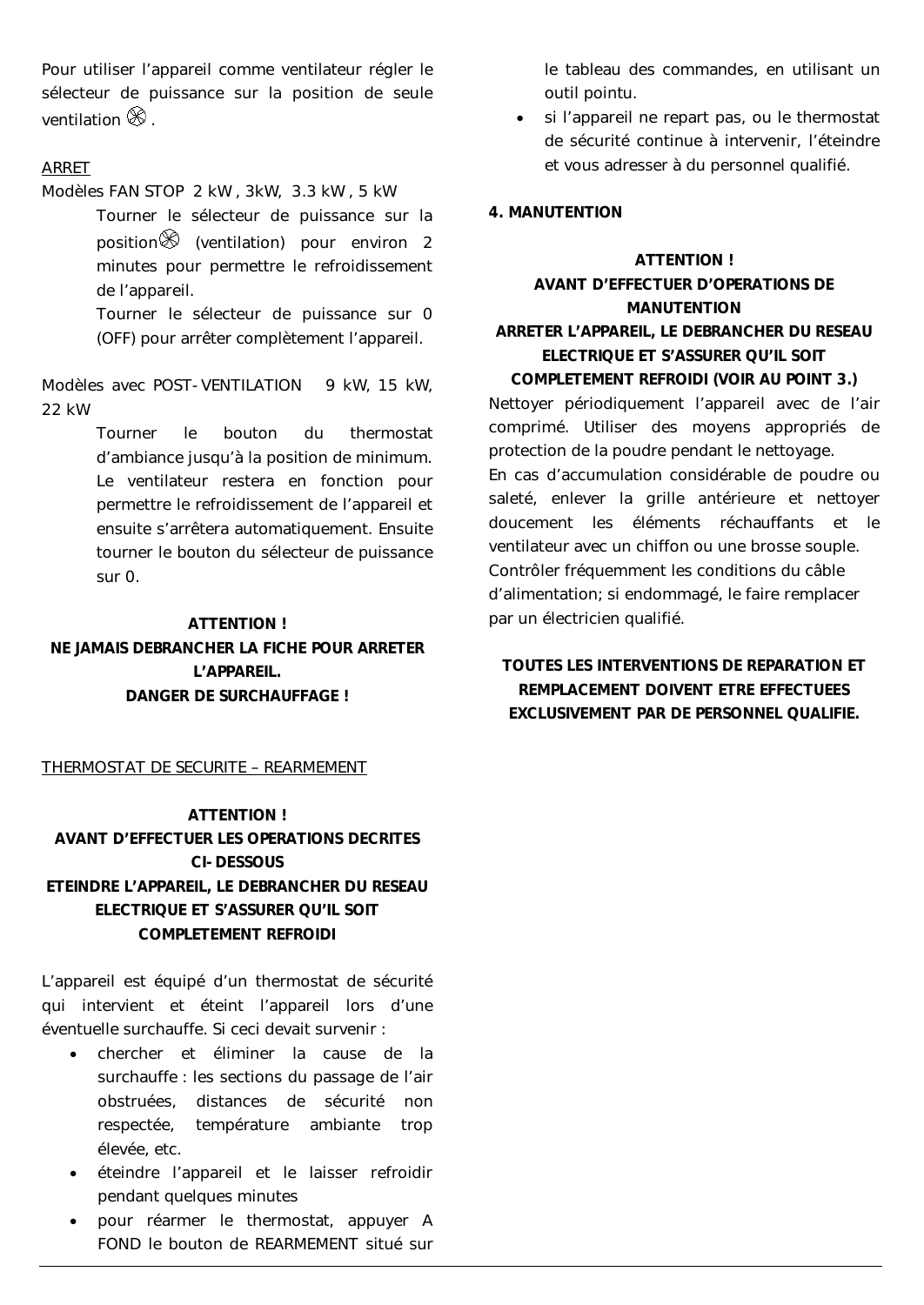#### **ACHTUNG!**

## **BEVOR SIE DAS GERÄT IN BETRIEB NEHMEN, LESEN SIE AUFMERKSAM DIE VORLIEGENDE BEDIENUNGSANLEITUNG UND HEBEN SIE DIESE FÜR SPÄTEREN GEBRAUCH AUF.**

#### **1. ALLGEMEINE SICHERHEITSHINWEISE**

Zur Sicherheit des Benutzers ist es notwendig, die folgenden Sicherheitsvorschriften zu beachten:

- Das Gerät NICHT in explosiven Atmosphären oder bei Vorhandensein von Gas oder brennbaren Dämpfen verwenden.
- Garantieren Sie einen Mindestabstand des Gerätes von 1 Meter von brennbaren Substanzen, Mauern, Decken oder anderem, wie in der nachfolgenden Skizze angegeben ist:



- NICHT ABDECKEN. NICHT DEN LUFTSTROM BLOCKIEREN.
- NICHT in Bädern, Duschen, in der Nähe von Schwimmbecken und generell in feuchten Umgebungen verwenden.
- NICHT mit Thermostaten, Zeitschaltern oder anderen äußeren Vorrichtungen zum automatischen Betrieb verbinden. Das Gerät während des Betriebs unter Kontrolle halten.
- Ausschließlich in aufrechter und stabiler Position aufstellen.
- Das Gerät NICHT verwenden, wenn das Schutzgitter oder die äußeren Panels abmontiert sind.
- DIE ÄUSSEREN OBERFLÄCHEN DES GERÄTES WÄHREND DES BETRIEBES UND MINDESTENS 10 MINUTEN NACH DEM ABSCHALTEN NICHT BERÜHREN. VERBRENNUNGSGEFAHR!
- NICHT verwenden, wenn Teile beschädigt oder kaputt sind (Heizelemente, Gebläse, usw.)
- Ausschalten und den Stecker ausstecken, bevor das Gerät gehandhabt, verschoben oder gereinigt wird.
- Das Stromkabel NICHT der Wärme aussetzen. Den Zustand des Kabels häufig kontrollieren: wenn es beschädigt ist, von Fachleuten auswechseln lassen.

## **2. NETZVERBINDUNG**

#### EINPHASIGE MODELLE 230 V 50 Hz (2 kW - 3.3 kW)

Diese Modelle sind mit Kabel und Stecker ausgerüstet und müssen mit dem elektrischen Netz 230V 50Hz durch eine Steckdose mit Erdung verbunden werden. ACHTUNG: DIE ERDUNG IST GESETZLICH VORGESCHRIEBEN.

## DREIPHASENMODELLE 400 V 50 Hz (5 kW - 9 kW -

15 kW - 22 kW)

Diese Modelle sind mit einem Dreiphasenstecker auf dem Gerät ausgestattet und mit einem abnehmbaren Stecker zur Verbindung mit einem Dreiphasennetz (R,S,N,T) 400V 50Hz ausgestattet. Das Netzkabel ist nicht beigelegt.

## **ACHTUNG: DIE ERDUNG IST GESETZLICH VORGESCHRIEBEN. ACHTUNG! DIE VERBINDUNG ZUM STROMNETZ DARF AUSSCHLIESSLICH VON FACHLEUTEN VORGENOMMEN WERDEN**.

Die elektrische Anlage, an die das Gerät angeschlossen wird, muss der Norm entsprechen. Wir empfehlen zum Schutz das Vorhandensein eines thermomagnetischen Differenzialschalters in der Anlage.

## **3. VERWENDUNG**

EINSCHALTEN - ERWÄRMUNG

- Sich vergewissern, dass das Gerät korrekt aufgestellt und mit dem Stromnetz verbunden ist.
- Den Auswahlschalter in die gewünschte Position bringen.
- Das Thermostat mittels Griff auf die gewünschte Temperatur einstellen.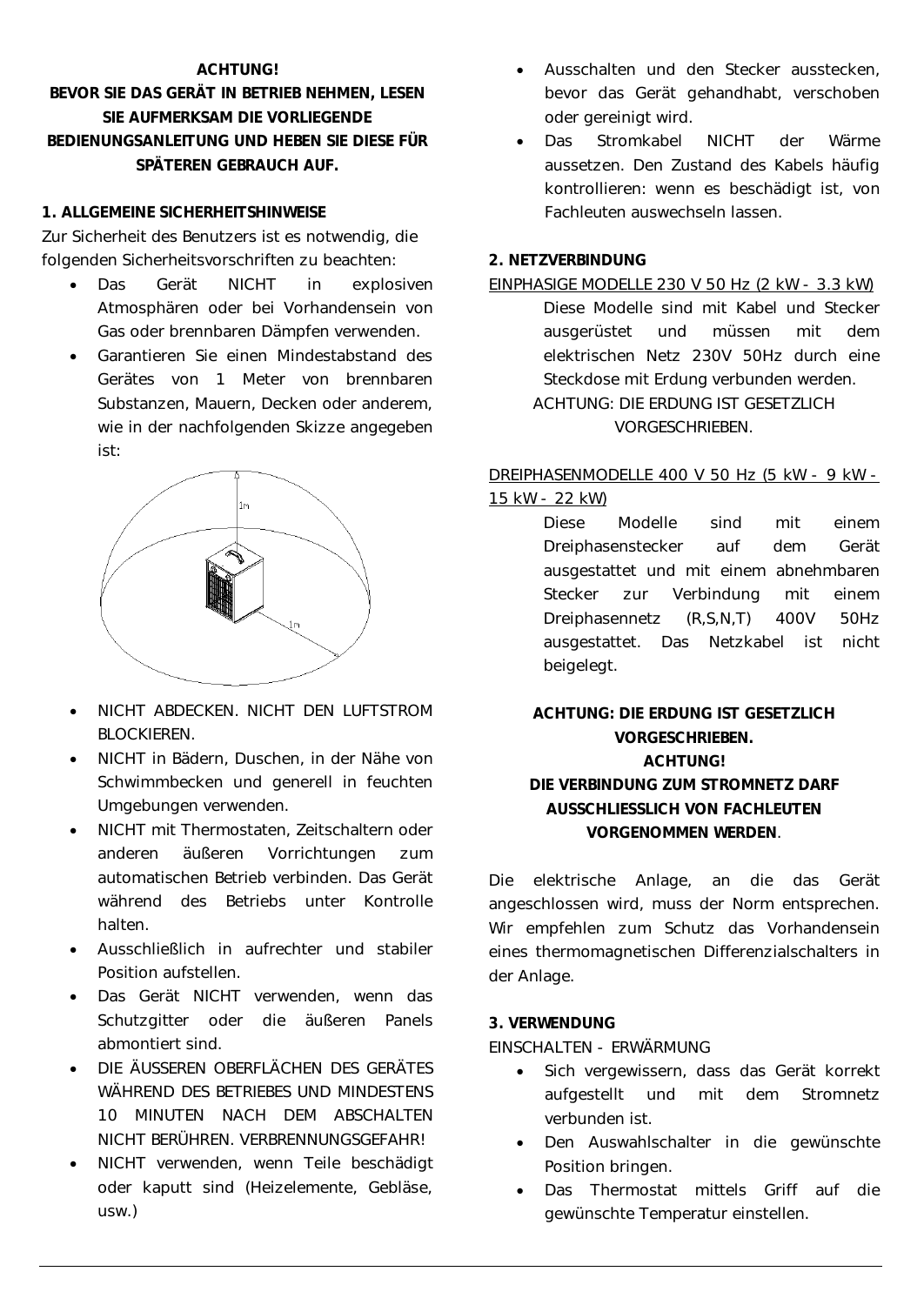N.B. Wenn der Griff des Thermostats auf eine niedrigere Temperatur als die Umgebungstemperatur eingestellt ist, heizt das Gerät nicht. In diesem Fall muss der Griff auf eine höhere Temperatur eingestellt werden.

#### SOMMERGEBLÄSE

Um das Gerät als Ventilator zu verwenden, muss der Kraftschalter auf die Position Gebläse  $\mathscr{\mathbb{R}}$ 

#### ABSCHALTEN

Modelle GEBLÄSESTOPP 2 kW , 3kW, 3.3 kW, 5 kW Den Kraftschalter ca. 2 Minuten auf die Position  $\mathscr B$  (Gebläse) einstellen, um das Gerät abkühlen zu lassen. Dann den Kraftschalter auf 0 (OFF) stellen, um das Gerät vollständig abzuschalten.

Modelle MIT NACHLAUFGEBLÄSE 9 kW, 15 kW, 22 kW

> Den Griff des Umweltthermostats auf den Mindestwert einstellen. Das Gebläse läuft 3- 4 Minuten lang weiter, um das Gerät abzukühlen. Dann stellt es sich automatisch ab. Anschließend den Kraftschalter auf 0 stellen.

## **ACHTUNG! DAS GERÄT NIE DURCH HERAUSZIEHEN DES STECKERS ABSTELLEN. ÜBERHITZUNGSGEFAHR!**

- Das Gerät abschalten und einige Minuten abkühlen lassen.
- zur Setzung des Thermostats drücken Sie mit einem spitzen Gegenstand VOLLSTÄNDIG den RESET-Schalter, der auf dem Schaltbrett angebracht ist.
- wenn das Gerät nicht läuft oder das Sicherheitsthermostat immer wieder eingreift, das Gerät abschalten und einen Fachmann kontaktieren.

#### **4. WARTUNG**

## **ACHTUNG!**

## **VOR DEN WARTUNGSARBEITEN DAS GERÄT AUSSCHALTEN, DEN STECKER AUS DER STECKDOSE ZIEHEN UND SICH VERGEWISSERN, DASS DAS GERÄT VOLLSTÄNDIG AUSGEKÜHLT IST (SIEHE KAP. 3)**

Das Gerät regelmäßig mit Kompressorluft reinigen. Geeignete Schutzmaßnahmen vor dem Staub während dieser Tätigkeit anwenden.

Bei starker Verstaubung oder Verschmutzung das vordere Gitter vorsichtig abnehmen und die Heizelemente und das Gebläse mit einem Tuch oder einer weichen Büste reinigen.

Den Zustand des Stromkabels häufig kontrollieren: bei Beschädigung muss es ausgetauscht werden von einem Fachmann.

## **DIE REPARATUREN UND DER AUSTAUSCH VON TEILEN DÜRFEN AUSNAHMSLOS VON FACHLEUTEN VORGENOMMEN WERDEN.**

#### SICHERHEITSTHERMOSTAT – RESET

#### **ACHTUNG !**

## **BEVOR DIE FOLGENDEN SCHRITTE DURCHGEFÜHRT WERDEN, DAS GERÄT AUSSCHALTEN, DIE STROMZUFUHR UNTERBRECHEN UND SICH VERGEWISSERN, DASS DAS GERÄT GANZ AUSGEKÜHLT IST.**

Das Gerät ist mit einem Sicherheitsthermostat ausgerüstet, das eingreift und das Gerät bei Überhitzung ausschaltet. Wenn dies passiert:

 Ursache der Überhitzung suchen und beseitigen: verstellte Luftzufuhr, nicht eingehaltene Sicherheitsabstände, zu hohe Umgebungstemperatur, usw.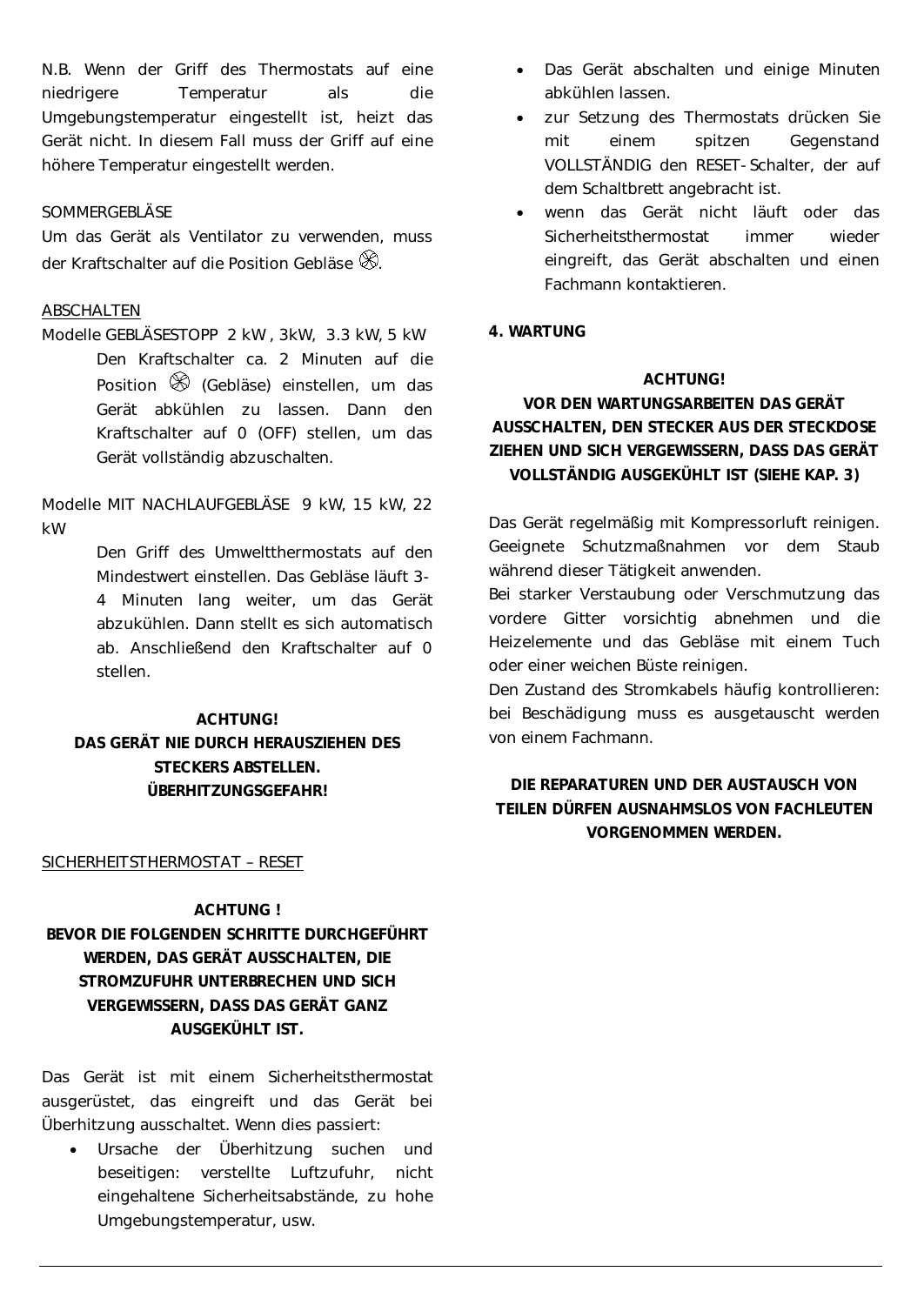#### **LET OP !**

## **GELIEVE HET INSTRUCTIEBOEK AANDACHTIG TE LEZEN ALVORENS HET TOESTEL IN GEBRUIK TE NEMEN U DIENT HET INSTRUCTIEBOEK TE BEWAREN VOOR**

**VERDERE RAADPLEGING** 

## **1. ALGEMENE VEILIGHEID**

Volgende veiligheidsvoorschriften dienen in acht genomen te worden ten einde de veiligheid van de gebruiker te waarborgen:

- Het toestel NIET GEBRUIKEN in ruimtes met explosiegevaar, of in aanwezigheid van gas of ontvlambare dampen of producten.
- Het toestel minstens op 1m afstand plaatsen van: ontvlambare producten, muren, plafonds, of andere voorwerpen. Zie afbeelding ter illustratie hieronder.



- HET TOESTEL NIET AFDEKKEN. DE DOORSTROMING VAN DE GEBLAZEN LUCHT NIET HINDEREN (DE ROOSTERS NIET AFDEKKEN).
- HET TOESTEL MAG NIET GEBRUIKT WORDEN in badkamers, douchecellen, in de nabijheid van zwembaden, en in het algemeen in of dicht bij vochtige ruimtes.
- NIET AANSLUITEN OP THERMOSTATEN OF OP ANDER EXTERN APPARATUUR bestemd voor automatische werking. Het toestel tijdens gebruik onder toezicht houden.
- Het toestel uitsluitend in stabiele, verticale houding gebruiken.
- Het toestel NIET GEBRUIKEN, indien de beschermingsrooster en de zijkanten niet correct gemonteerd zijn of gedemonteerd zijn.
- DE EXTERNE WANDEN VAN HET TOESTEL NIET AANRAKEN WANNEER HET IN WERKING IS, EN MINSTENS TIJDENS 10 MINUTEN NA

HET STOPZETTEN VAN HET TOESTEL. GEVAAR VOOR BRANDWONDEN !

- HET TOESTEL NIET GEBRUIKEN indien sommige delen ervan beschadigd of stuk zijn. (verwarmingselementen, ventilator, enz.)
- Het toestel uitschakelen en de stekker uittrekken alvorens het toestel te hanteren, te verplaatsen of te reinigen.
- De voedingskabel niet aan een warmtebron blootstellen. De toestand van de kabel regelmatig nakijken: indien beschadigd, de kabel door vakkundig en bevoegd personeel laten vervangen.

#### **2. ELEKTRISCHE AANSLUITING**

MONOFASEMODELLEN 230 V 50 Hz (2 kW - 3.3 kW) Deze modellen zijn uitgerust met kabel en voedingsstekker en dienen aangesloten te worden op een elektrisch net van 230V 50Hz met een stopcontact met aarding. LET OP ! AARDAANSLUITING IS VERPLICHT !

## DRIEFASENMODELLEN 400 V 50 Hz (5 kW - 9 kW - 15 kW - 22 kW)

Deze modellen zijn uitgerust met een driefasenstekker op het toestel en een stekker voor de aansluiting op een driefasennet 400V 50Hz. De voedingskabel is niet inbegrepen.

LET OP ! EEN AARDAANSLUITING IS VERPLICHT. LET OP !

## DE AANSLUITING OP HET NET DIENT UITSLUITEND DOOR VAKKUNDIG EN BEVOEGD PERSONEEL TE WORDEN UITGEVOERD.

De elektrische installatie waarop het toestel aangesloten wordt dient conform de wettelijke bepalingen ter zake te zijn. De aanwezigheid van een uitschakelaar in de elektrische installatie is sterk aangeraden.

## **3. GEBRUIK**

## HET IN WERKING STELLEN VAN HET TOESTEL – VERWARMING

- Het toestel dient correct geïnstalleerd en aangesloten te worden.
- De schakelaar gebruiken om de vermogenstand te kiezen.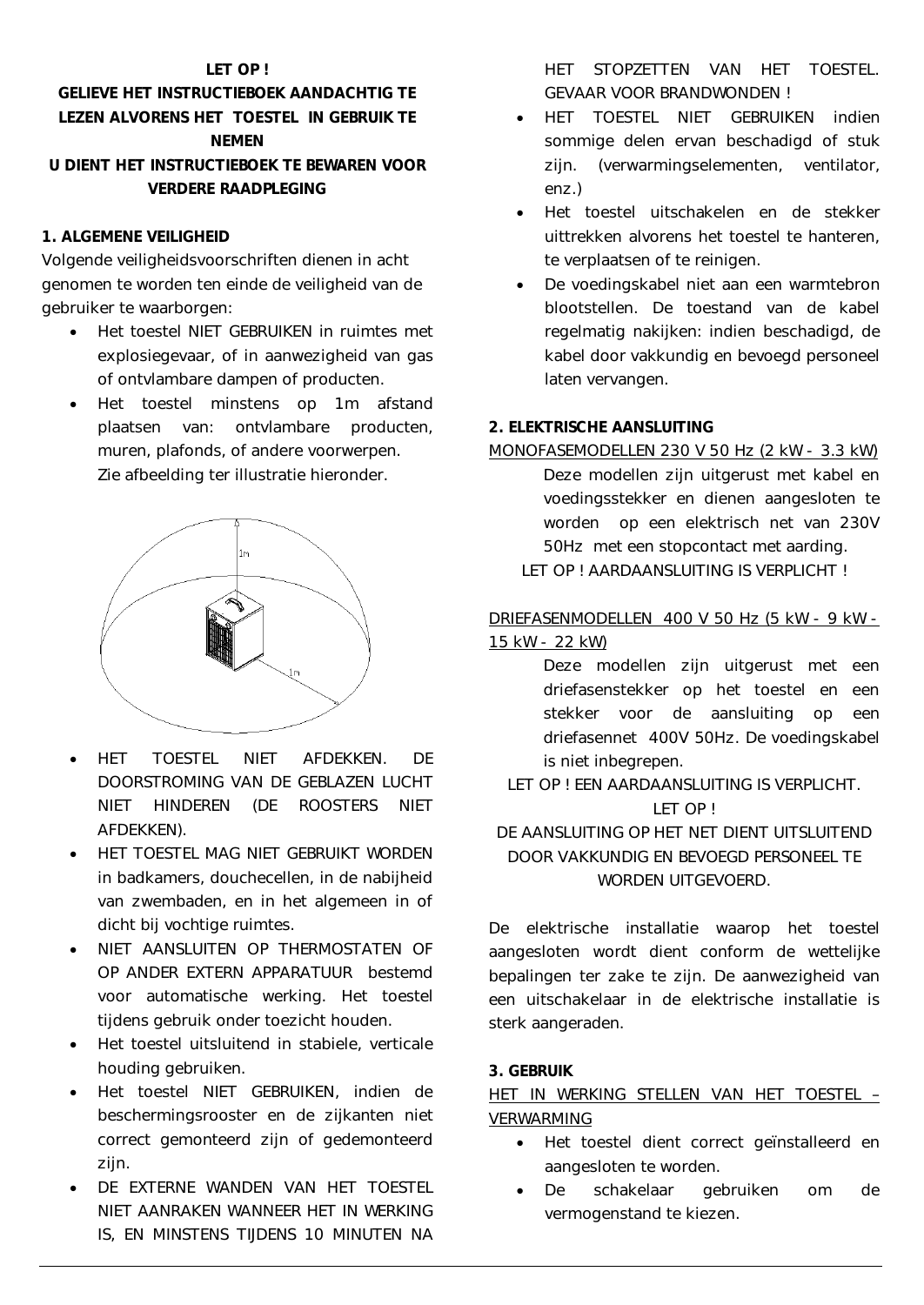De omgevingsthermostaat op de gewenste temperatuur instellen.

Let op ! Indien de thermostaat ingesteld is op een temperatuur lager dan de omgevingstemperatuur, zal het toestel niet beginnen op te warmen. In dit geval, de thermostaat op een hogere temperatuur instellen.

#### VENTILATIE IN DE ZOMER

Indien u het toestel als ventilator wenst te gebruiken, de vermogenstand instellen op 'Ventilatie'  $\mathscr{\mathbb{R}}$ 

#### HET TOESTEL UITSCHAKELEN

Modellen FAN STOP 2 kW , 3kW, 3.3 kW , 5 kW

Stel de vermogentand in op positie $\mathcal{B}$ (ventilatie) gedurende circa 3-4 minuten om het toestel te laten afkoelen.

Stel de vermogenstand in op positie 0 (OFF) om het toestel volledig uit te schakelen.

Modellen met POSTVENTILATIE 9 kW, 15 kW, 22 kW

> De schakelaar van de omgevingsthermostaat op positie *'minimum'* instellen. De ventilator zal nog circa 2 minuten blijven draaien om het toestel af te koelen en zal daarna automatisch stoppen. Vervolgens, de schakelaar van de vermogenstand op 0 zetten.

#### **LET OP !**

## **DE STEKKER NOOIT GEWOON UITTREKKEN OM HET TOESTEL UIT TE SCHAKELEN. GEVAAR VOOR OVERVERHITTING !**

VEILIGHEIDSTHERMOSTAAT – RESETTEN

#### **LET OP !**

ALVORENS DE HIERNA OMSCHREVEN HANDELINGEN UIT TE VOEREN, DIENT U HET TOESTEL VOLLEDIG UIT TE SCHAKELEN, DE STEKKER UIT TE TREKKEN EN UZELF TE VERZEKEREN DAT HET TOESTEL VOLLEDIG AFGEKOELD IS.

Het toestel is uitgerust met een veiligheidsthermostaat die het toestel automatisch uitschakelt in geval van oververhitting. Indien u toch met een oververhitting te maken krijgt :

- Zoek en elimineer de oorzaak van de oververhitting : de luchtdoorgangen vrij maken, veiligheidsafstanden nakijken, te hoge omgevingstemperatuur, enz…
- Het toestel volledig uitschakelen en volledig laten afkoelen gedurende enkele minuten
- om de thermostaat te resetten, de resettoets op het bedieningspaneel goed induwen door middel van een puntig voorwerp.
- Indien het toestel niet werkt, of de veiligheidsthermostaat opnieuw een signaal geeft, het toestel uitschakelen en beroep doen op vakmensen.

## **4. HET HANTEREN VAN HET TOESTEL**

## **LET OP !**

## **HET TOESTEL UITSCHAKELEN EN VOLLEDIG LATEN AFKOELEN ALVORENS ERAAN TE WERKEN OF HET TE MANIPULEREN (ZIE PUNT 3.)**

Het toestel regelmatig met perslucht reinigen. Zich aangepast beschermen tegen stof tijdens de reiniging.

In geval van buitengewone ophoping van stof en vuil, de rooster aan de achterkant van het toestel verwijderen en de verwarmingselementen en de ventilator voorzichtig reinigen met een doek of een zacht borsteltje.

Heel regelmatig de toestand van de voedingskabel nakijken. Indien hij beschadigd is, de kabel laten vervangen door een gekwalificeerde elektricien.

.

## **ALLE HERSTELLINGEN EN VERVANGING VAN WISSELSTUKKEN DIENEN EXCLUSIEF DOOR VAKKUNDIGE EN BEVOEGDE PERSONEN TE GESCHIEDEN.**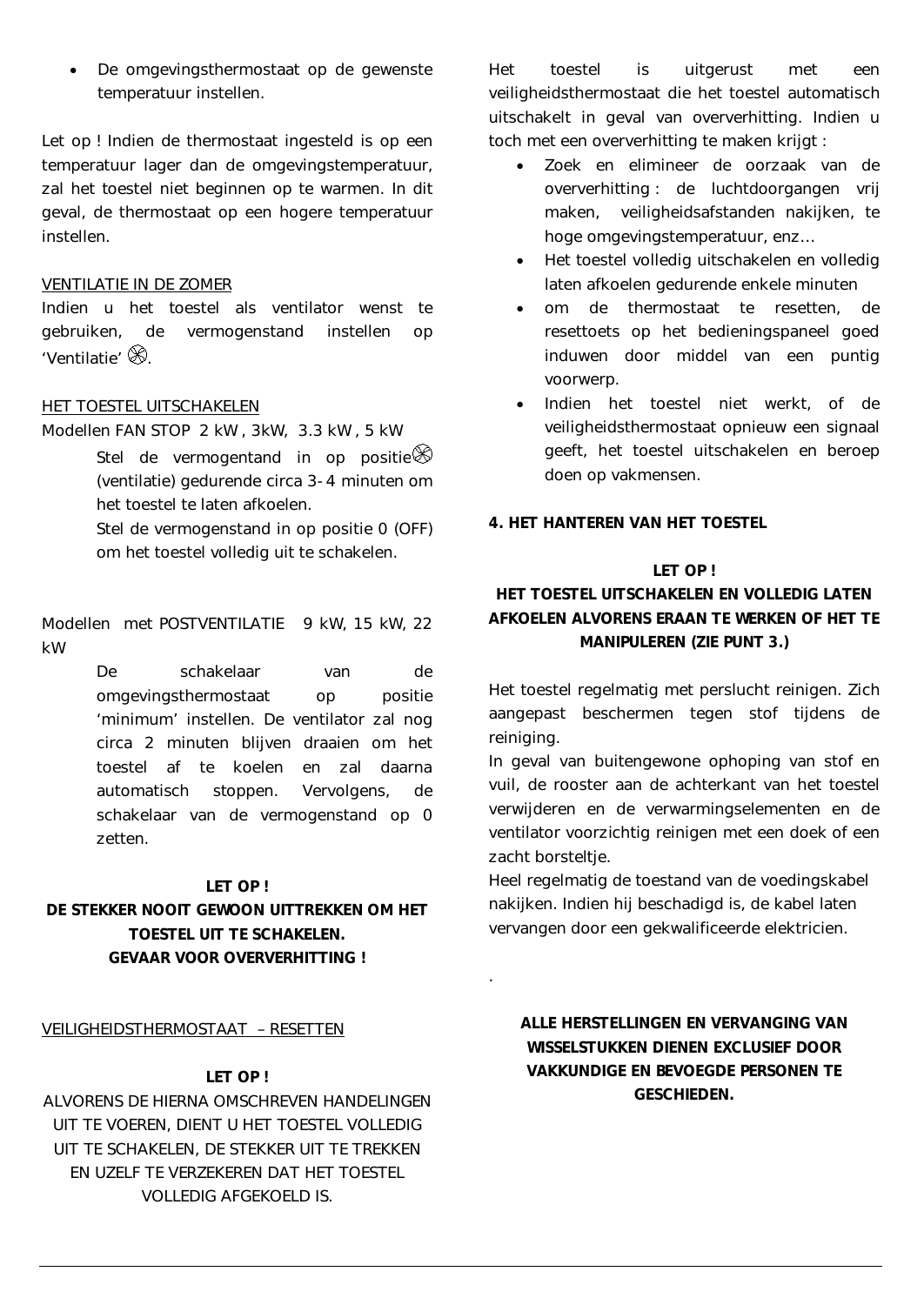#### **ATTENZIONE !**

## **PRIMA DI USARE L'APPARECCHIO LEGGERE ATTENTAMENTE IL PRESENTE MANUALE E CONSERVARLO PER ULTERIORI CONSULTAZIONI.**

#### **1. SICUREZZA GENERALE**

Per la sicurezza dell'utilizzatore, osservare le seguenti prescrizioni di sicurezza:

- NON usare l'apparecchio in atmosfere esplosive, o in presenza di gas o vapori infiammabili.
- Assicurare una distanza minima, di almeno 1 metro, dell'apparecchio da sostanze infiammabili, muri, soffitti o altro come evidenziato in figura seguente:



- NON COPRIRE. NON OSTRUIRE LE SEZIONI DI PASSAGGIO DELL'ARIA.
- NON usare in bagni, docce, in prossimità di piscine, e in generale in ambienti umidi.
- NON collegare a termostati, temporizzatori o altri dispositivi esterni per il funzionamento automatico. Sorvegliare l'apparecchio durante l'uso.
- Installare esclusivamente in posizione verticale stabile.
- NON usare l'apparecchio se la griglia di protezione o i pannelli esterni sono smontati.
- NON TOCCARE LE SUPERFICI ESTERNE DELL'APPARECCHIO DURANTE IL FUNZIONAMENTO E PER ALMENO 10 MINUTI DOPO LO SPEGNIMENTO. PERICOLO DI USTIONI !
- NON utilizzare se ci sono parti danneggiate o rotte (elementi riscaldanti, ventilatore, ecc.)
- Spegnere e staccare la spina prima di maneggiare, spostare o pulire l'apparecchio.
- NON esporre il cavo di alimentazione al calore. Controllare frequentemente le condizioni del cavo : se danneggiato, farlo sostituire da personale qualificato.

## **2. COLLEGAMENTO ALLA RETE**

#### MODELLI MONOFASE 230 V 50 Hz (2 kW - 3.3 kW)

Questi modelli sono forniti di cavo e spina di alimentazione e devono essere collegati ad una rete elettrica 230V 50Hz tramite una presa di corrente con terra.

ATTENZIONE ! LA MESSA A TERRA E' OBBLIGATORIA.

#### MODELLI TRIFASE 400 V 50 Hz (5 kW - 9 kW - 15 kW - 22 kW)

Questi modelli sono forniti di una spina trifase sull'apparecchio e di una presa volante per il collegamento ad una rete trifase (R,S,N,T) 400V 50Hz. Il cavo di alimentazione non è incluso.

ATTENZIONE ! LA MESSA A TERRA E'

## OBBLIGATORIA.

## ATTENZIONE ! IL COLLEGAMENTO ALLA RETE DEVE ESSERE EFFETTUATO ESCUSIVAMENTE DA PERSONALE QUALIFICATO.

L'impianto elettrico a cui l'apparecchio è collegato deve essere a norma. Si raccomanda che nell'impianto sia presente un interruttore magnetotermico differenziale di protezione.

## **3. USO**

## ACCENSIONE – RISCALDAMENTO

- Assicurarsi di aver installato e collegato correttamente l'apparecchio.
- Spostare il selettore di potenza nella posizione desiderata.
- Spostare la manopola del termostato ambiente sulla temperatura desiderata.

N.B. se la manopola del termostato ambiente è posizionata su una temperatura inferiore alla temperatura ambiente l'apparecchio non scalda. In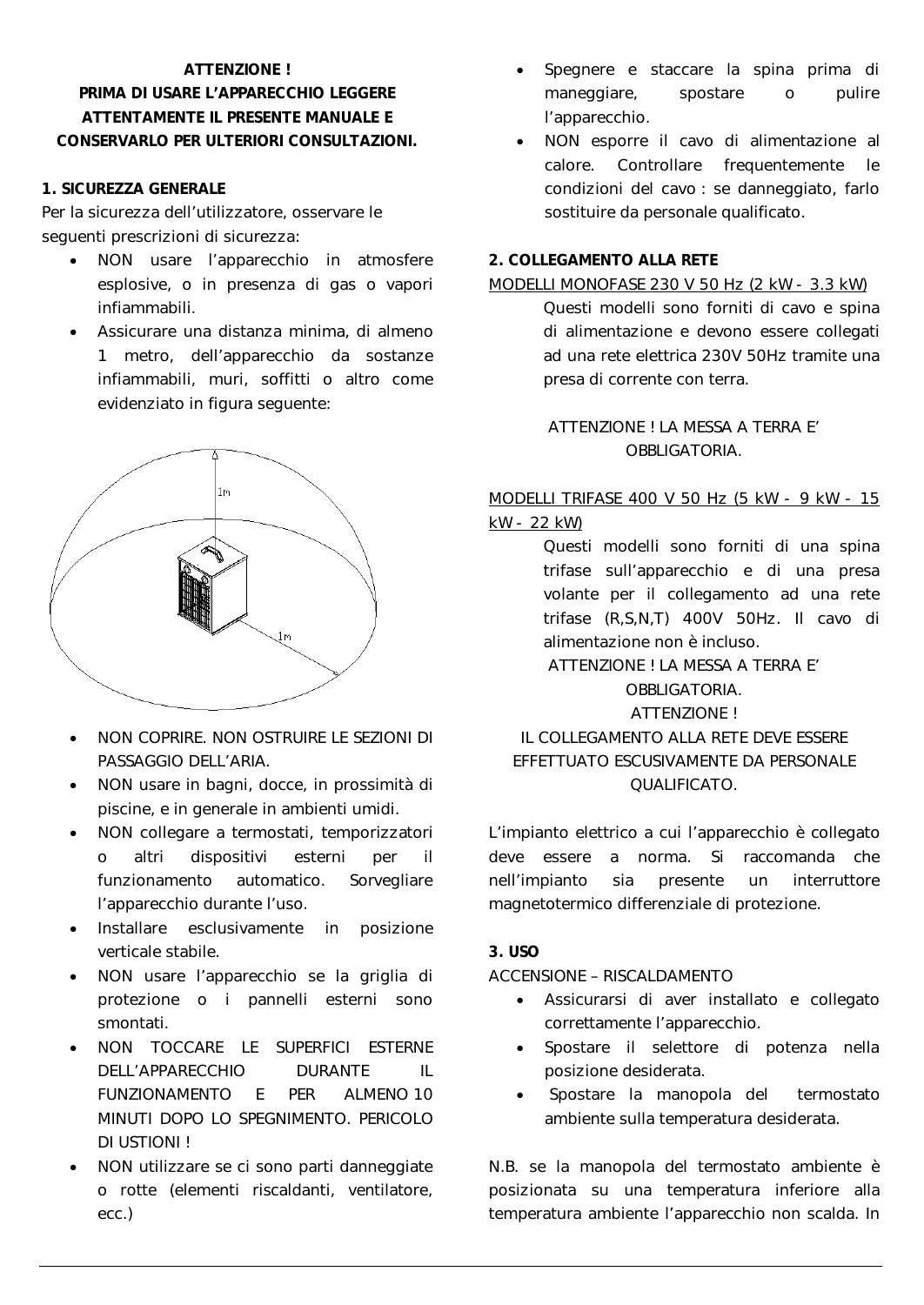questo caso spostare la manopola su una temperatura più elevata.

#### VENTILAZIONE ESTIVA

Per usare l'apparecchio come ventilatore porre il selettore di potenza sulla posizione di sola  $varilazione$ 

#### SPEGNIMENTO

#### Modelli FAN STOP 2 kW, 3kW, 3.3 kW, 5 kW

Spostare il selettore di potenza sulla posizione (ventilazione) per circa 2 minuti per permettere il raffreddamento dell'apparecchio.

Spostare il selettore di potenza su 0 (OFF) per spegnere completamente l'apparecchio.

## Modelli con POST-VENTILAZIONE 9 kW, 15 kW, 22 kW

Ruotare la manopola del termostato ambiente fino alla posizione di minimo. Il ventilatore continuerà a girare per 3-4 minuti per permettere il raffreddamento dell'apparecchio e poi si spegnerà automaticamente. In seguito posizionare la manopola del selettore di potenza su 0.

#### **ATTENZIONE !**

## **NON SPEGNERE MAI L'APPARECCHIO STACCANDO LA SPINA. PERICOLO DI SURRISCALDAMENTO !**

#### TERMOSTATO DI SICUREZZA – RESET

## **ATTENZIONE ! PRIMA DI EFFETTUARE LE OPERAZIONI DESCRITTE NEL SEGUITO SPEGNERE L'APPARECCHIO, SCOLLEGARLO DALLA RETE ELETTRICA E ASSICURARSI CHE SI SIA COMPLETAMENTE RAFFREDDATO**

L'apparecchio è dotato di un termostato di sicurezza che interviene e spegne la macchina in caso di surriscaldamento. Se ciò dovesse avvenire :

 cercare ed eliminare la causa del surriscaldamento : sezioni di passaggio dell'aria ostruite, distanze di sicurezza non rispettate, temperatura ambiente troppo elevata, ecc.

- spegnere l'apparecchio e lasciarlo raffreddare per alcuni minuti
- per riarmare il termostato, premere A FONDO il pulsante di RESET situato sul pannello comandi, utilizzando un utensile a punta.
- se l'apparecchio non riparte, o il termostato di sicurezza continua ad intervenire, spegnere e rivolgersi a personale qualificato.

#### **4. MANUTENZIONE**

## **ATTENZIONE ! PRIMA DI EFFETTUARE OPERAZIONI DI MANUTENZIONE : SPEGNERE L'APPARECCHIO, SCOLLEGARLO DALLA RETE ELETTRICA E ASSICURARSI CHE SI SIA COMPLETAMENTE RAFFREDDATO. TUTTI GLI INTERVENTI DI RIPARAZIONE DEVONO ESSERE ESEGUITI ESCLUSIVAMENTE DA PERSONALE QUALIFICATO.**

- Pulire periodicamente l'apparecchio con aria compressa.
- Usare idonei mezzi di protezione dalla polvere durante l'operazione.
- In caso di notevole accumulo di polvere o sporco, rimuovere la griglia anteriore e pulire delicatamente gli elementi riscaldanti e il ventilatore con un panno o una spazzola morbida.
- Controllare periodicamente le condizioni del cavo di alimentazione: se danneggiato, farlo sostituire da personale qualificato.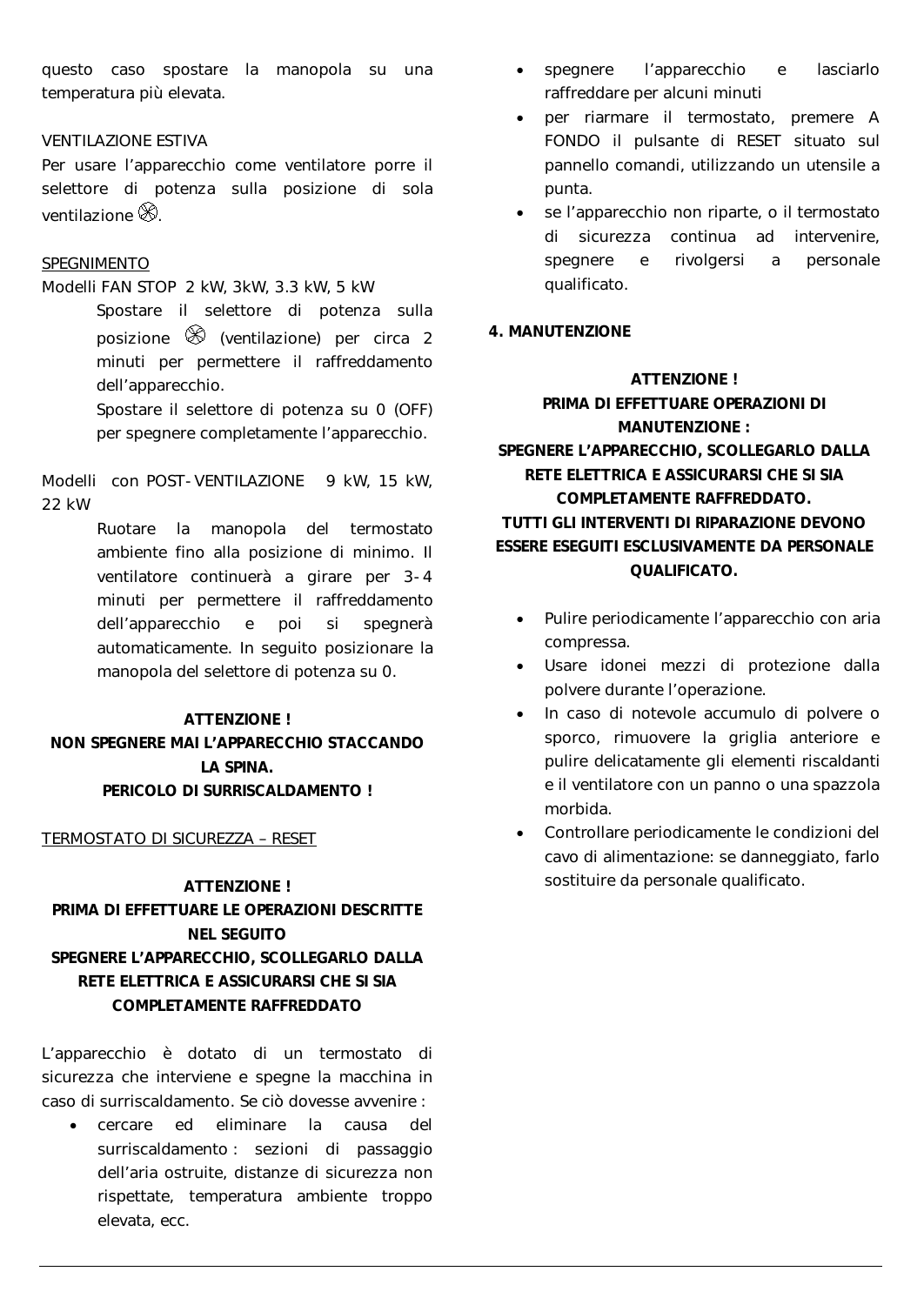#### **1. Правила безопасности**

Для безопасного использования тепловой<br>пушки необходимо соблюдать следующие соблюдать правила безопасности:

- используйте обогреватель в помещении, где могут быть пары взрывоопасного газа или легковоспламеняемые жидкости.<br>Убедитесь, что обогреватель что обогреватель находится на расстояние как минимум 1 м от возгораемых материалов, стен, потолков или прочих объектов (см. рис).
- Не накрывайте обогреватель. Не блокируйте поступление и выход воздуха.
- Не используйте обогреватель в ванных комнатах, душевых, вблизи бассейнов и при повышенной влажности.
- Используйте обогреватель только в вертикальном положении.
- Не используйте обогреватель, если не надет кожух или не установлена внешняя панель.
- Не дотрагивайтесь до поверхностей во время эксплуатации и минимум 10 мин. после выключения. Опасность теплового ожога!
- Не допускается эксплуатация, если<br>какие-либо детали сломаны или какие-либо повреждены (нагревательные элементы, вентилятор и проч.). Перед обслуживания. перемещением или чисткой прибора, выключите его и выньте вилку из розетки.
- Не допускайте нагревания сетевого кабеля. Периодически проверяйте состояние сетевого кабеля: при наличии повреждений он должен быть немедленно заменен специалистом.

#### 2. **Подключение к электросети**

**Внимание!** Обогреватель обязательно должен иметь заземление.

- модели 2 кВт и 3,3 кВт поставляются с силовым кабелем и вилкой и подключаться в розетку на 220В/50Гц с заземлением.

- модели 5 кВт, 9 кВт, 15 кВт и 22 кВт поставляются с вилкой трехфазной сети для соединения с трехфазной эл.системой (R,S,N,T) 380В\50Гц. Сетевой кабель в комплект не входит.

**Внимание!** Заземление обязательно! Подключение к электросети должен производить только специалист. Сеть, к которой подключается прибор должна соответствовать всем нормам безопасности. Подключение рекомендуется производить через автоматический выключатель.

#### 3. Эксплуатация

**1. ПУСК**. Включение обогрева. Убедитесь, что обогреватель правильно установлен и подключен.

Установите селектор мощности в желаемое положение (см. также п. 6 эл. схема).

Ручкой термостата установите желаемую температуру.

**Внимание:** если комнатный термостат выставлен на температуру ниже чем температура в комнате, то прибор обогревать не будет. В этом

случае необходимо установить термостат на более высокую температуру.

#### **2. Режим вентиляции.** Летний режим.

Чтобы использовать обогреватель как вентилятор, поверните селектор мощности в положение «только вентилятор» (§0).



Затем повернуть селектор мощности на ВЫКЛ (OFF) чтобы выключить прибор полностью.

Модели 9 кВт, 15 кВт и 22 кВт могут иметь режим последующей вентиляции, поэтому для их выключения необходимо повернуть ручку<br>термостата на минимум. Вентилятор будет термостата на минимум. вращаться в течение 3-4 минут, чтобы дать возможность обогревателю охладиться, а затем автоматически остановится.

Затем нужно установить селектор мощности на 0.

**Внимание!** Никогда не отключайте обогреватель отключением вилки из розетки! Это может стать причиной поломки, не подлежащей гарантийному ремонту.

#### **4. Сброс защитного термостата (срабатывает при перегреве).**

#### **ВНИМАНИЕ! ПЕРЕД ПРОВЕДЕНИЕМ МЕРОПРИЯТИЙ ОПИСАННЫХ НИЖЕ, ОТКЛЮЧИТЕ ПРИБОР, ВЫНЬТЕ ВИЛКУ ИЗ РОЗЕТКИ ИУБЕДИТЕСЬ, ЧТО ОН ПОЛНОСТЬЮ ОСТЫЛ.**

Чтобы произвести сброс нужно:

- дать обогревателю остыть несколько минут
- нажать кнопку СБРОС (RESET)

- если обогреватель не включается

или снова срабатывает термозащита, то необходимо выключить обогреватель и обратиться в сервисный центр.

#### **4. Техническое обслуживание**

**Внимание!** Перед проведением<br>1778 - Переватель необходимо обслуживания отключить, вынуть вилку из розетки и убедиться, что он полностью остыл (см. п.3 параграфа «Эксплуатация»)

Необходимо регулярно проводить чистку обогревателя сжатым воздухом. При проведении этих работ рекомендуется использовать пылезащитные очки. В случае образования больших слоев пыли и грязи нужно снять переднюю панель и осторожно прочистите нагревательные элементы, используя ветошь и мягкую щетку. Регулярно проверяйте сетевой кабель: если он поврежден, то специалист должен произвести его замену.

Любой ремонт или замена деталей должны

проводиться в сервисном центре.